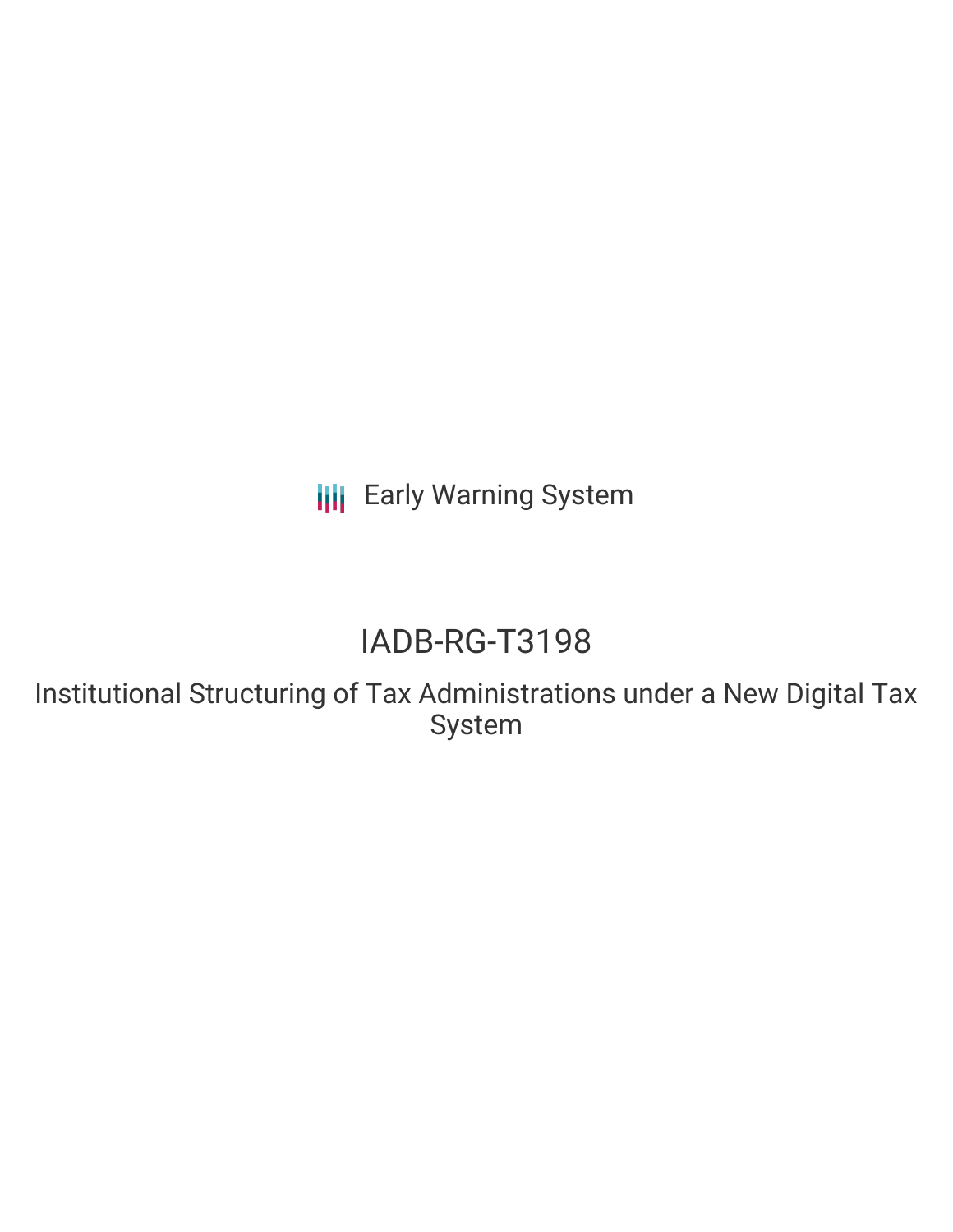

# **Quick Facts**

| <b>Financial Institutions</b>  | Inter-American Development Bank (IADB)    |
|--------------------------------|-------------------------------------------|
| <b>Status</b>                  | Active                                    |
| <b>Bank Risk Rating</b>        | C                                         |
| <b>Voting Date</b>             | 2018-07-25                                |
| <b>Borrower</b>                | Regional                                  |
| <b>Sectors</b>                 | Law and Government, Technical Cooperation |
| <b>Investment Type(s)</b>      | Grant                                     |
| <b>Investment Amount (USD)</b> | \$ 0.17 million                           |
| <b>Project Cost (USD)</b>      | \$ 0.17 million                           |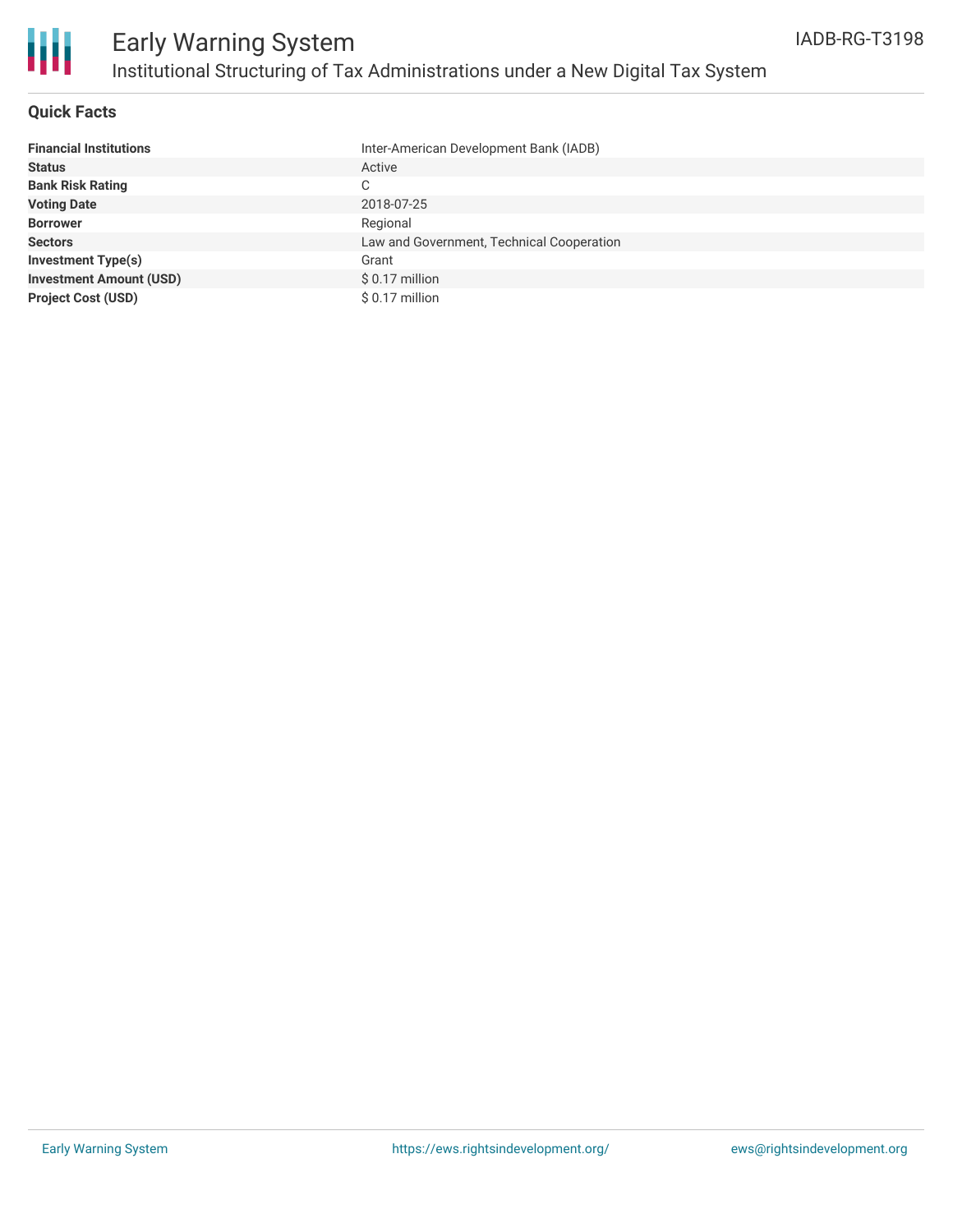

# **Project Description**

The objective of this technical cooperation (TC) is to identify and disseminate the best practices in Latin America and the Caribbean (LAC) and other regions in the world, on the institutional adjustments that tax administrations are carrying out in view of a new tax system that using new information technologies is increasingly being digitized.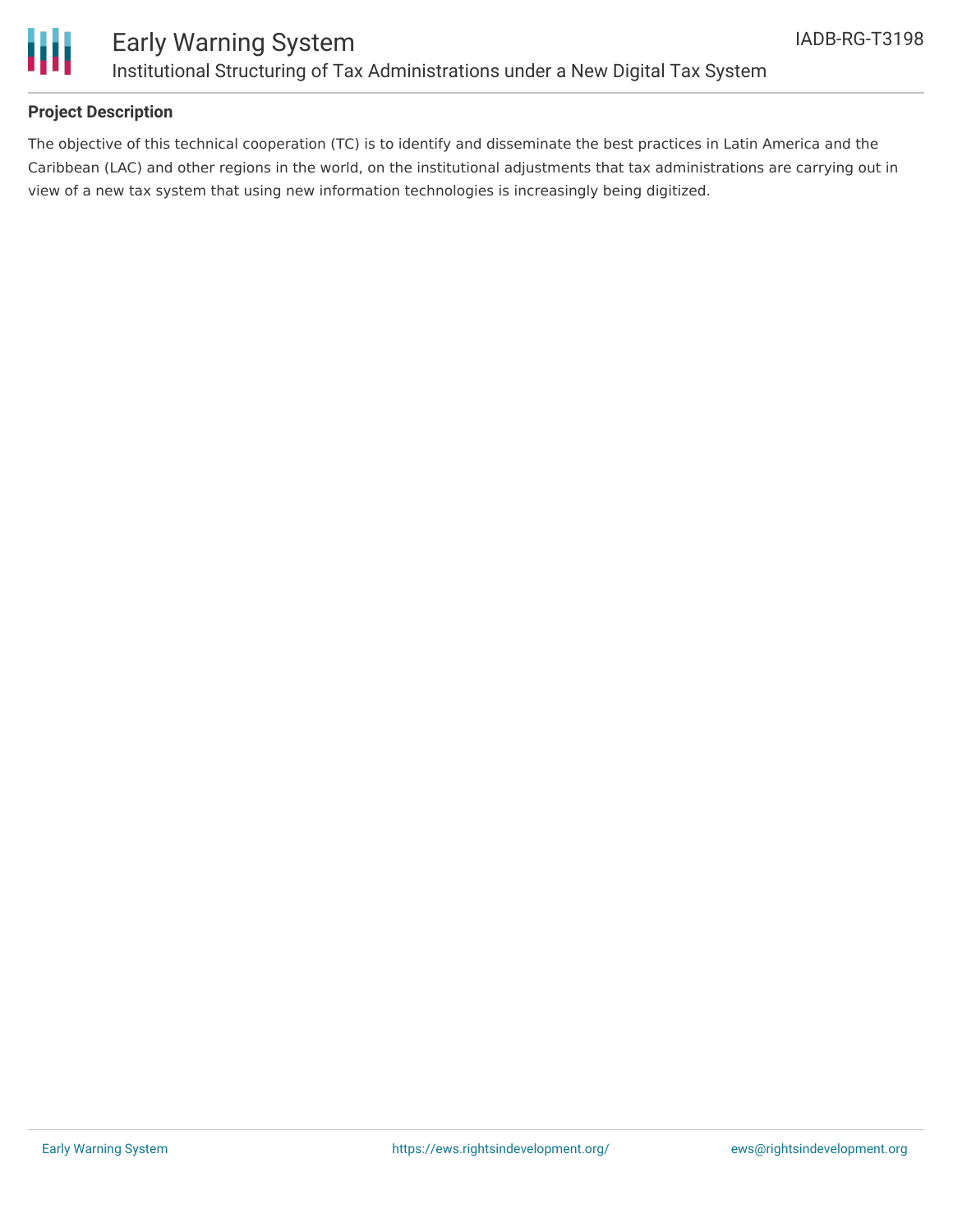

# Early Warning System Institutional Structuring of Tax Administrations under a New Digital Tax System

#### **Investment Description**

• Inter-American Development Bank (IADB)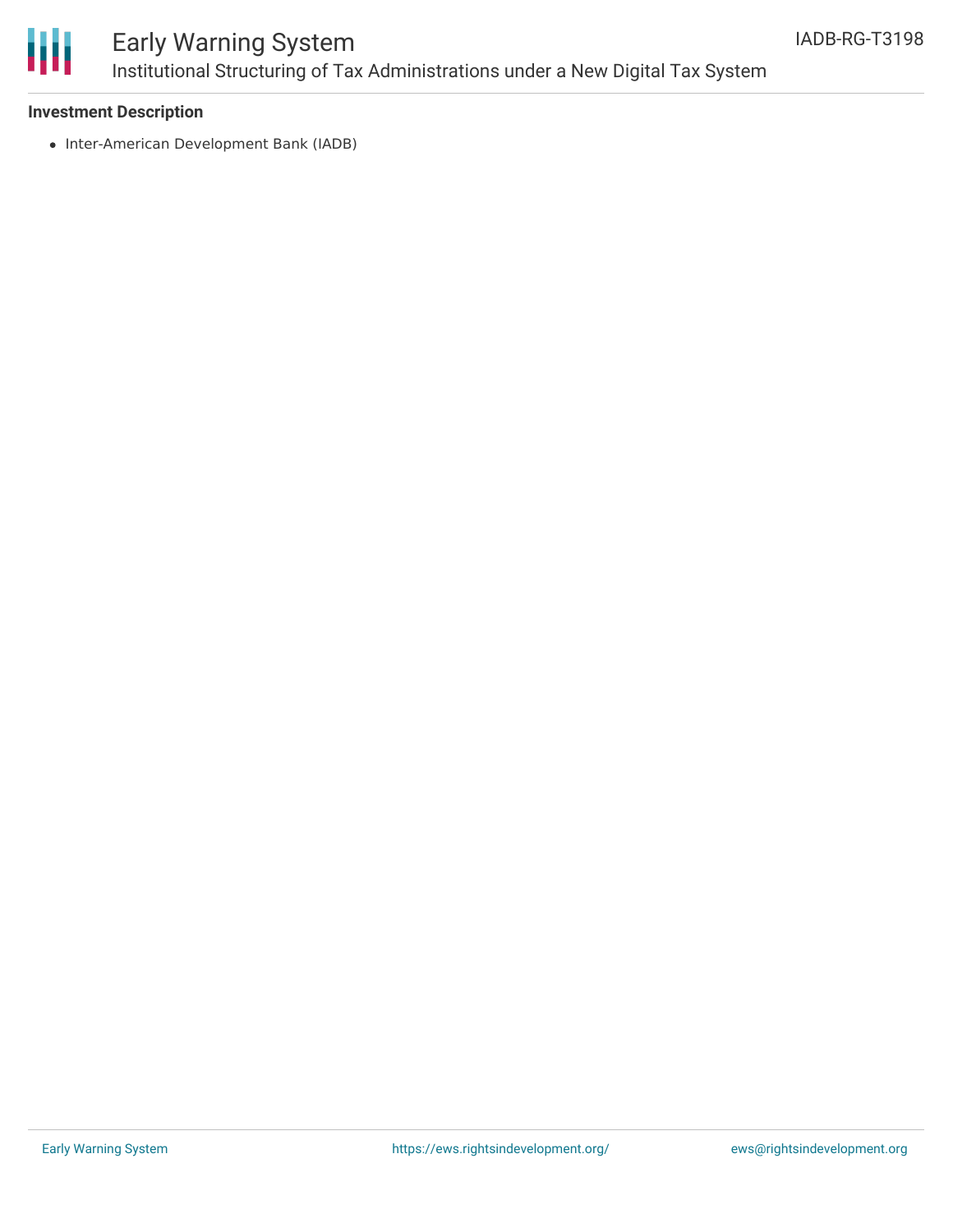

## **Contact Information**

#### ACCOUNTABILITY MECHANISM OF IADB

The Independent Consultation and Investigation Mechanism (MICI) is the independent complaint mechanism and fact-finding body for people who have been or are likely to be adversely affected by an Inter-American Development Bank (IDB) or Inter-American Investment Corporation (IIC)-funded project. If you submit a complaint to MICI, they may assist you in addressing the problems you raised through a dispute-resolution process with those implementing the project and/or through an investigation to assess whether the IDB or IIC is following its own policies for preventing or mitigating harm to people or the environment. You can submit a complaint by sending an email to MICI@iadb.org. You can learn more about the MICI and how to file a complaint at http://www.iadb.org/en/mici/mici,1752.html (in English) or http://www.iadb.org/es/mici/mici,1752.html (Spanish).